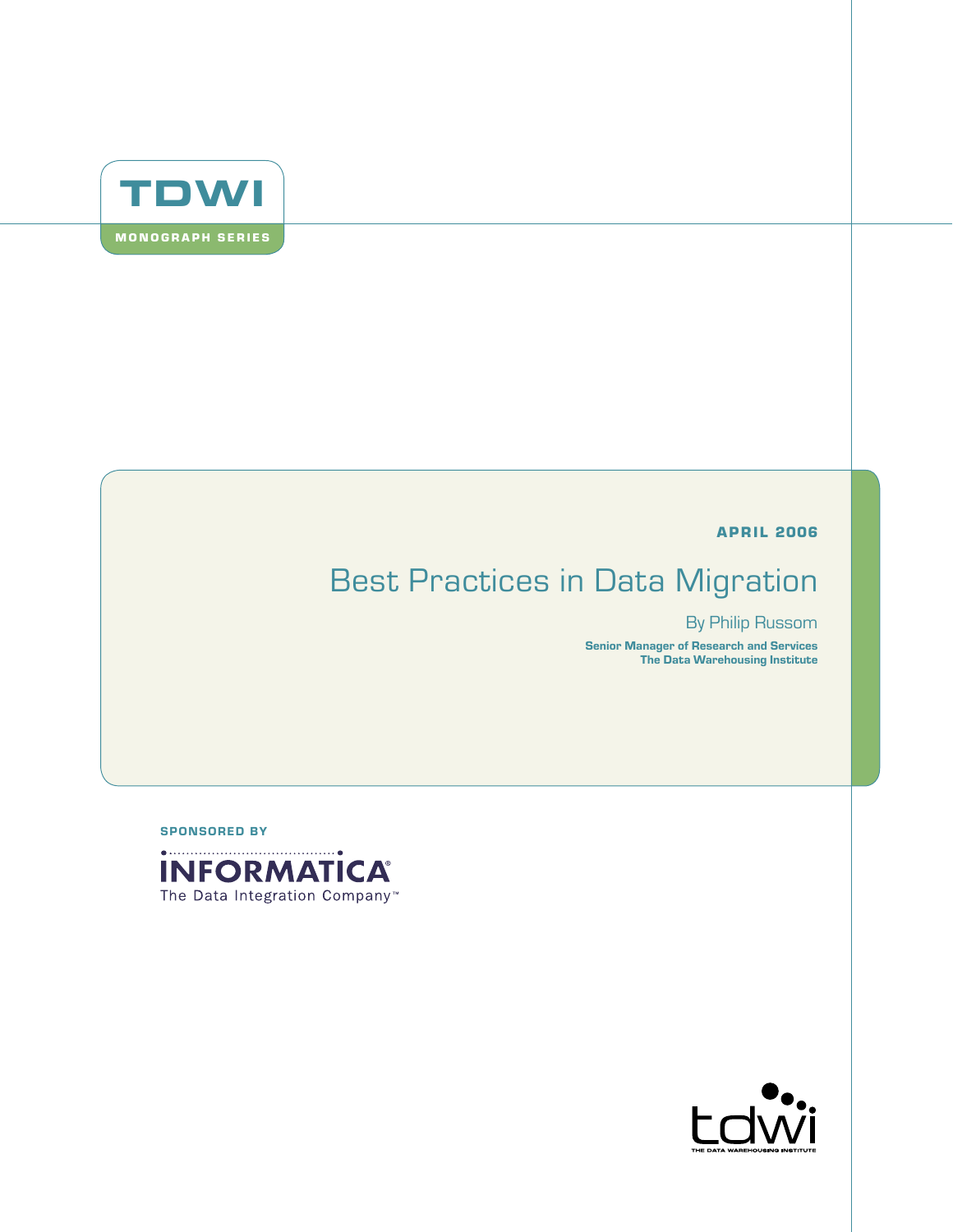# Best Practices in Data Migration

## **Table of Contents**

**PHILIP RUSSOM** is the senior manager of research and services at The Data Warehousing Institute (TDWI), where he oversees many of TDWI's research-oriented publications, services, awards, and events. Before joining TDWI in 2005, Russom was an industry analyst covering BI at Forrester Research, Giga Information Group, and Hurwitz Group. He also ran his own business as an independent industry analyst and BI consultant, and was contributing editor with *Intelligent Enterprise* and *DM Review* magazines. Before that, Russom worked in technical and marketing positions for various database vendors. You can reach him at [prussom@tdwi.org.](mailto:prussom@tdwi.org)

### **About Our Sponsor**

**About the Author** 



Informatica Corporation delivers data integration software and services to solve a problem facing most large organizations: the fragmentation of data across disparate systems. Informatica helps organizations gain greater business value from their information assets by integrating their enterprise data. Informatica's open, platform-neutral software reduces costs, speeds time to results, and scales to handle data integration projects of any size or complexity. With a proven 13-year track record of success, Informatica helps companies and government organizations of all sizes realize the full business potential of their enterprise data. That's why Informatica is known as the data integration company. For more information, call 650.385.5000 (800.653.3871 in the U.S.), or visit [www.informatica.com.](http://www.informatica.com)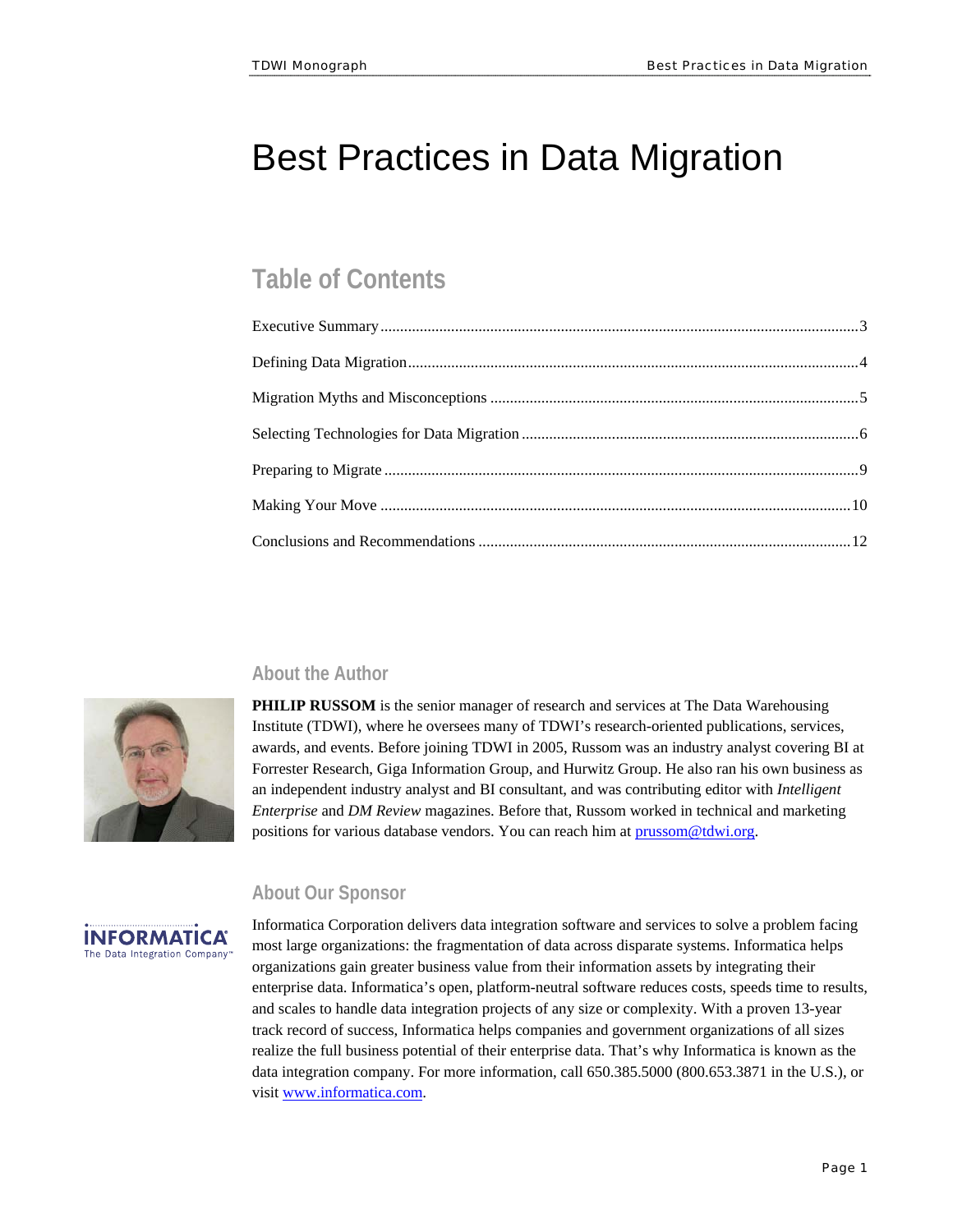## **Executive Summary**

Many IT projects today concern some kind of corrective measure at the platform level, whether integrating application silos, upgrading packaged applications, consolidating redundant IT systems, or migrating data and applications from old to modern platforms. These project types are related because they all involve moving data from database to database or application to application. Furthermore, they all require similar data modeling and data integration skills, and users apply one or more project types together. Among these, data migration is prominent because it is both a discrete project and a common component of other data-movement projects.

Data migration suffers from a few myths and misconceptions. For example, it rarely copies data once, one way, from one system to another. Instead, a project of any complexity transforms data substantially and involves multiple data sources and targets. Data may exist in old and new systems simultaneously, requiring that the two systems be synchronized for months or years.

In many ways, data migration is a specialized form of data integration, so it relies heavily on integration technologies and practices. Like all data integration practices, data migration benefits greatly from data profiling, both in early phases (to discover and analyze source data) and later ones (to verify that data migrated correctly). And, of course, data migration inevitably ferrets out data quality issues, which can be exacerbated by the legacy nature of the data involved, so every data migration project must include software automation for correcting and enhancing data.

Many of the best practices of data migration center on its iterative nature. Development is an iterative cycle of profiling, analysis, design, and testing. Development best practice issues involve profiling arcane legacy data, modeling targets, developing transformations, and creating test datasets. Deployment is iterative, too, involving multiple rollout and handoff phases that may span years. Its best practices involve coordinating the migration's iterative rollout with end users, synchronizing old and new systems, handing off the new platform to its new administrators, and retiring the legacy platform. Some of these are business issues, and may require collaboration and consensus between IT's migration team and the line-of-business managers affected by the migrated systems.

Combining all of these issues makes data migration a complex and demanding project that's best accomplished using a feature-rich data integration tool that supports iterative methodologies. Although several technologies are available for data migration and similar projects, extract, transform, and load (ETL) is by far the preferred one. In a recent TDWI Technology Survey, 41% of respondents chose ETL over hand-coding (27%), replication (11%), and EAI (3.5%). Users prefer ETL for its unique ability to handle the extreme requirements of data migration, including terabyte-scale datasets, multi-pass data transformations, deep data profiling, interoperability with data quality tools, and many-to-many data integration capabilities.

**Data migration is a prominent datamovement technique that's commonly combined with other techniques.** 

**Data migration is rarely a one-way trip from point A to point B.** 

**Successful migrations include data profiling and data quality.** 

**Best practices for data migration must support its iterative nature.** 

**ETL is the preferred technology for data migration.**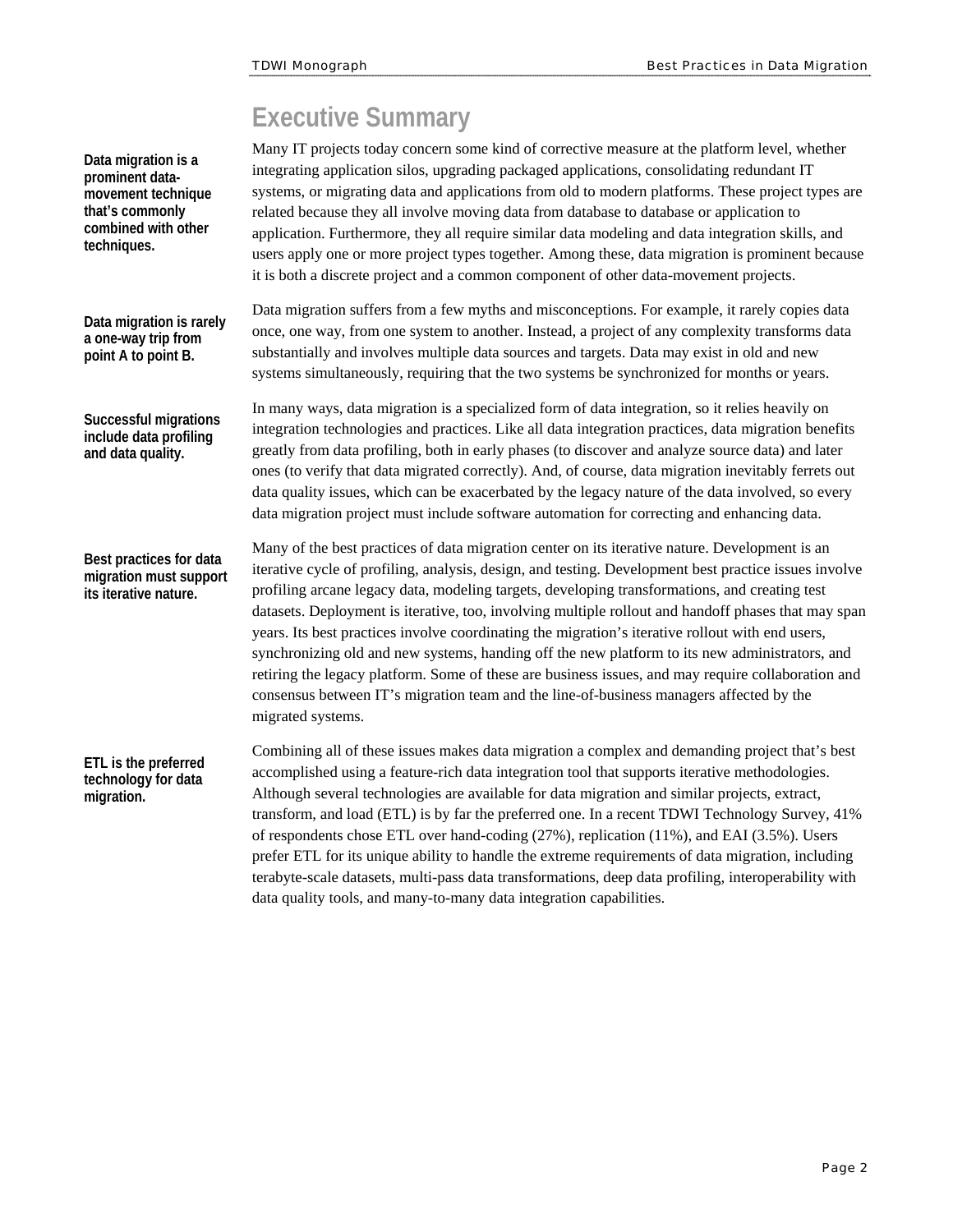## **Defining Data Migration**

Countless executives complain that they're drowning in data, frustrated because they can't realize the value of this resource. But what feels like drowning is more like buckets of rain falling from every isolated application, database, portal, and spreadsheet. And the buckets won't fit in the same rain barrel, because each has a unique data model, age, relevance, and quality. Trying to manage a business efficiently or make an enlightened decision based on dozens of data sources is like trying to bathe in a dozen buckets of varying depths and cleanliness.

For many user organizations, this decade has been about addressing problems of this sort while chanting "do more with less." On the one hand, this mantra tells us to wring more value from preexisting IT systems before considering new ones. On the other hand, it leads us to lessen the number of IT systems, whether to reduce costs or to focus information for greater visibility.

Regardless of which direction the "do more with less" mantra leads, it usually manifests itself in IT projects for the migration, consolidation, upgrade, and integration of databases and applications. These project types are related because they all involve moving data from database to database or application to application, and they require similar data modeling and data integration skills. They are also related because users commonly apply one or more project types together.

Despite their similarities, data migration, consolidation, upgrade, and integration differ in two areas:

- **Number of data sources and targets.** The flow of data from its sources to its targets can be described as many-to-one (consolidation), one-to-one (migration or upgrade), and many-tomany (integration). This enables us to differentiate these similar data-movement techniques.
- **Diversity of source and target data models.** Much of the time spent in data-movement development concerns mappings and transforms between source and target data models. The more divergent they are (or the greater the number of data models involved), the more time development will take (see Figure 1).

Early this decade, a manufacturer decided to consolidate the 17 instances of ERP applications that it had collected through mergers, acquisitions, and the independent IT budgets of its subsidiaries. They first migrated non-standard ERP applications to the ERP standard they had chosen, then upgraded all instances to the same version. Eventually they consolidated these into three instances, one each for the Americas, EMEA, and Asia-Pacific, with application integration and data integration synchronizing the three.

In this case, data migrations and application upgrades were preparatory steps for the consolidation of ERP applications and their data, with integration connecting instances that could not be consolidated further. Note that achieving application consolidation required considerable work in migrating, consolidating, upgrading, and integrating application data.

#### **Migration is the most pervasive data-movement technique.**

Regardless of the type of data-movement technique selected for a project, data migration is commonly required. For instance, data consolidation is rarely as easy as shuffling two decks of cards together; one deck must migrate to look like the other before consolidation can occur. Ideally, an application or database upgrade should be a simple copy operation, but it's more like a migration when users have customized the system or when versions differ significantly. Even data integration—which is about capturing changed data incrementally—starts with a first-phase data dump or data initialization process that resembles a data migration.

**USER STORY Large projects may require multiple datamovement techniques executed in multiple phases.**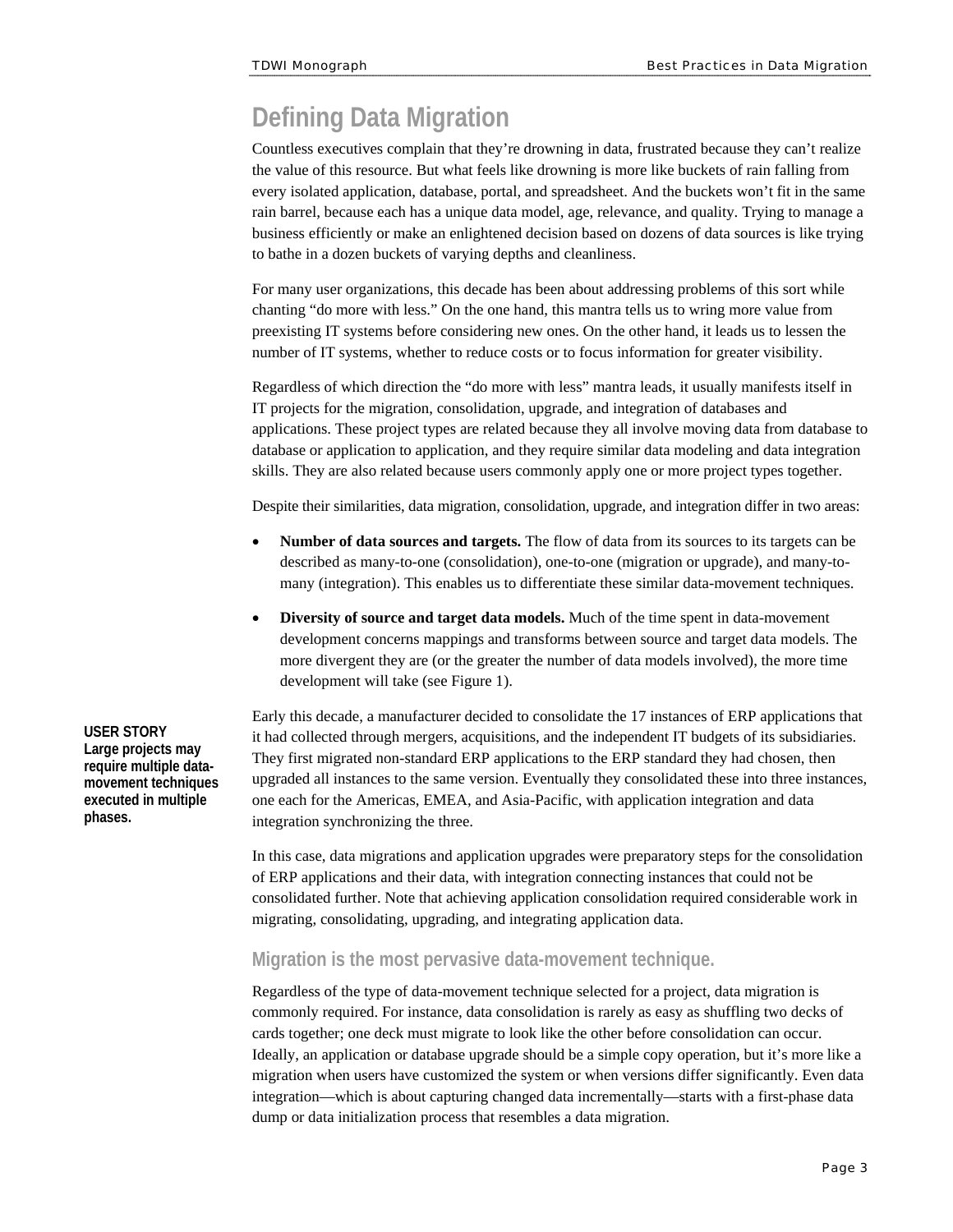-

| Type of<br>technique | Number of data<br>sources and targets | Diversity of<br>data models               | Examples of data-movement techniques                                                                                                                                                                                                                                                                                                                                                                         |
|----------------------|---------------------------------------|-------------------------------------------|--------------------------------------------------------------------------------------------------------------------------------------------------------------------------------------------------------------------------------------------------------------------------------------------------------------------------------------------------------------------------------------------------------------|
| Consolidation        | Many to one                           | May be<br>homogeneous or<br>heterogeneous | Consolidating multiple instances of a packaged application into one<br>involves many homogeneous databases, unless they've been<br>customized. Data mart consolidation is homogeneous in that they're all<br>marts, yet heterogeneous in that each mart has a unique data model. <sup>1</sup>                                                                                                                |
| Migration            | One to one                            | Always<br>heterogeneous                   | Migrations typically abandon an old platform in favor of a new one, as<br>when migrating from a legacy hierarchical database to a modern<br>relational one. Since platforms differ sharply, data models will differ.                                                                                                                                                                                         |
| Upgrade              | One to one                            | Usually<br>homogeneous                    | Upgrading a packaged application for ERP or CRM can be complex<br>when users are two or more versions behind or have customized the<br>application. This kind of upgrade is more like a migration. Others are<br>simple and homogeneous.                                                                                                                                                                     |
| Integration          | Many to many<br>(or any subset)       | Extremely<br>heterogeneous                | Compared to other data-movement solutions, integration is noninvasive<br>(doesn't destroy a platform) and quick (doesn't require as much target<br>development). But it's challenging when sources and targets are<br>numerous and extremely heterogeneous. Note that data<br>consolidations, migrations, and upgrades are commonly executed with<br>data integration technologies like ETL and replication. |

|  |  |  | FIGURE 1. Related types of data-movement solutions. |  |
|--|--|--|-----------------------------------------------------|--|
|--|--|--|-----------------------------------------------------|--|

## **Migration Myths and Misconceptions**

Given its complexity and similarity to related techniques, data migration suffers a few myths and misconceptions that merit correction here:

| Data migration is not a<br>matter of copying data.        | The term <i>migration</i> misleads some folks to think they can simply copy data from system A to<br>system B. But the systems usually have different data models, so mapping and copying data<br>without transforming it is rare. To the contrary, almost all migrations involve extensive<br>transformations of data, simply to get the data from one model to another. Savvy IT organizations<br>consider migration an opportunity to improve data models and data quality, although this requires<br>even more transformation. In an application migration, data representing the business process<br>automated by the old application must be radically repurposed to fit the automated processes of<br>the new one, thus requiring extreme data transformations. |
|-----------------------------------------------------------|------------------------------------------------------------------------------------------------------------------------------------------------------------------------------------------------------------------------------------------------------------------------------------------------------------------------------------------------------------------------------------------------------------------------------------------------------------------------------------------------------------------------------------------------------------------------------------------------------------------------------------------------------------------------------------------------------------------------------------------------------------------------|
| Data migration is not a<br>one-shot task.                 | In the context of a single data migration project, it's common to have multiple project phases.<br>This is a good engineering practice that breaks the migration of data and the rollout of the new<br>application to end users into manageable chunks, instead of one risky "big bang." With multiple<br>phases, it's possible that the same database may be migrated and synchronized with a target<br>database multiple times. In some cases, the first attempt at data migration fails, demanding another<br>shot.                                                                                                                                                                                                                                                 |
| Data migration is not<br>necessarily a one-way<br>street. | It's likely that an old application will remain in use while its new replacement is also in use. This<br>happens when an early phase of the rollout delivers the new application to a limited end user<br>population, and a different user population continues to use the old one until they are migrated.<br>With two redundant applications in production simultaneously, synchronizing data between them<br>is a required, two-way data operation. When the handoff period is long, this is a multi-year task.                                                                                                                                                                                                                                                     |

<sup>&</sup>lt;sup>1</sup> In this paper, the term *consolidation* refers to a process where diverse data models are merged into a single data model in one database management system (DBMS) instance. *Collocation* simply copies multiple databases into a single DBMS instance (typically on a single hardware server) without merging multiple data models. Collocation helps reduce IT administrative costs, but it doesn't solve the information silo problem like consolidation does.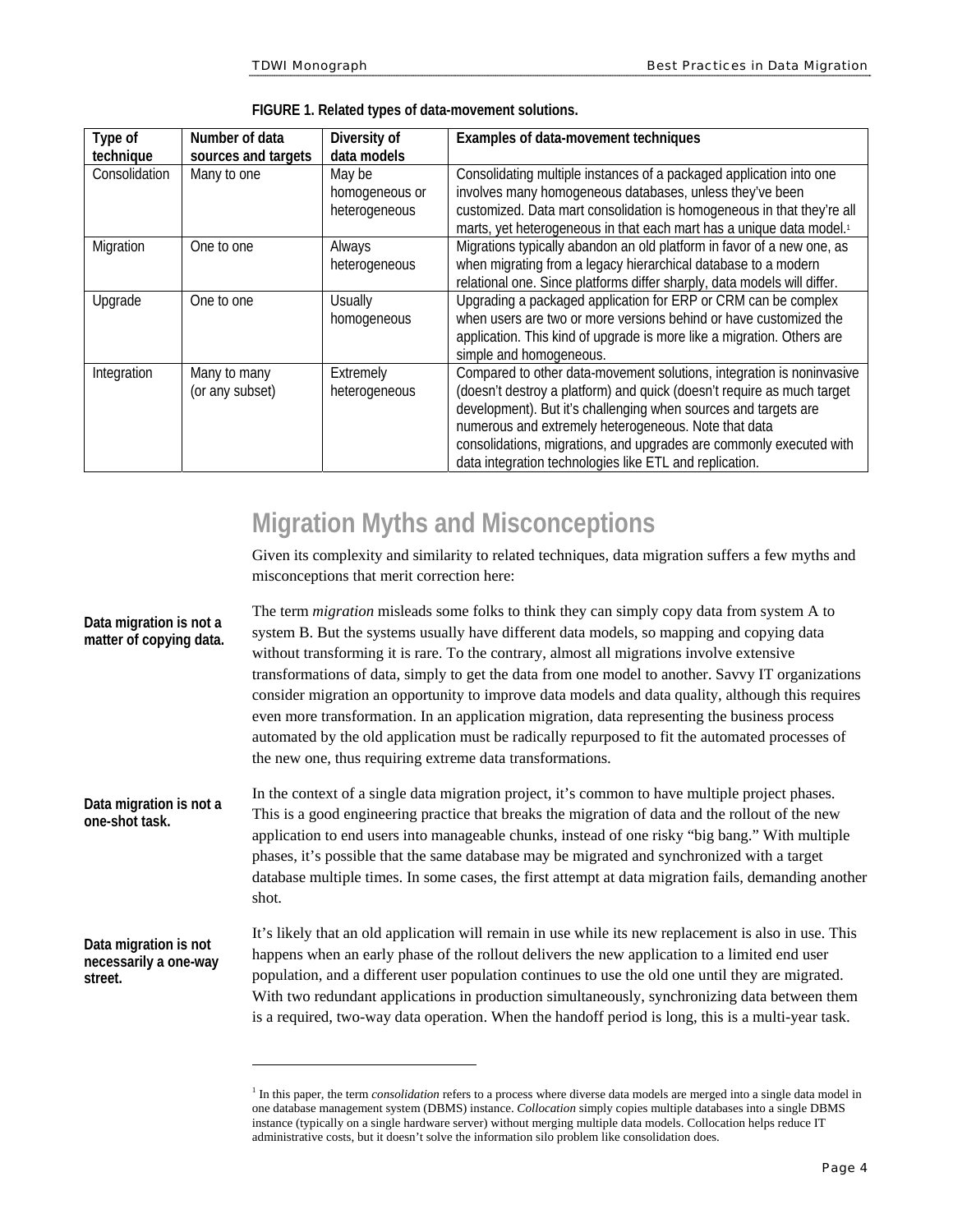data migration and similar work.

**Data migration is not a one-time task.** 

**Data migration merits a permanent investment, not a temporary reassignment of resources.** 

architecture via upgrades, consolidations, and migrations, a couple of acquisitions will make them do it all over again. Assigning dedicated resources to data migration is recommended in organizations that face legacy, siloed, and redundant systems on the technical side, or mergers, acquisitions, and partnerships involving data exchange on the business side. Since data migration shares requirements for technologies and personnel skills with data integration, consolidation, quality, system upgrades, and enterprise data architecture projects, the investment should gain efficiency by addressing all these in a common organizational structure. That structure could be tightly focused, like an integration competency center. Or it could assume a broader mandate, like a data governance committee. Regardless of which form an organization's investment takes, it should collect and

support the personnel and tools—plus the budget and executive mandate—required for successful

Data migration is something that companies of any size and age do repeatedly. Organizations that have numerous legacy and redundant systems can easily spend years migrating and consolidating them. Some companies put off a needed migration for years, waiting for technical resources to free up or for a legacy platform to depreciate. Even if an organization has polished its enterprise data

#### **USER STORY**

**Acquisitions weaken data management functions without a dedicated migration and consolidation team.** 

A U.S. retail bank experienced organic growth for years by developing and retaining its customer base. But organic growth wasn't fast enough to keep pace with competition, so a few years ago the bank's management began acquiring smaller competitors. At first, the bank's data warehousing team was glad to handle the ensuing data migrations (which are key to a successful acquisition), because their involvement allowed them to greatly improve the data, thus protecting the data warehouse's quality and accuracy. But a few acquisitions turned into a business model for growth, and now a continuous stream of acquisitions is likely. Data warehouse and business intelligence development is sitting on the back burner, leaving users who depend on them in the lurch. The data warehouse director is now lobbying for a dedicated data migration and consolidation team.

## **Selecting Technologies for Data Migration**

Multiple technologies and best practices are available for use with data migration, and more than one of these may be useful to a single project. Every data migration will have a unique combination of preexisting systems, plus requirements for the new system and its end users. Then there are the technology requirements common to all data migration projects (described next). IT should select technologies based on these factors, tempered by a consideration of how often and deeply they will perform data migration and similar projects in the future.

#### **Several data integration tools and practices apply to data migration.**

**Extract, transform, load** 

• **Extract, transform, and load (ETL) is the preferred technology for data migration.** In a recent Technology Survey, TDWI asked: "When your organization consolidates or migrates databases, what is the preferred technology for most projects?" For 41% of respondents, ETL was the preferred technology, ahead of hand-coded solutions (27%), replication (11%), and EAI (3.5%). (See Figure 2.) Users prefer ETL for its unique ability to handle the extreme requirements of data migration, including terabyte-scale datasets, multi-pass data transformations, deep data profiling, interoperability with data quality tools, and many-tomany data integration capabilities.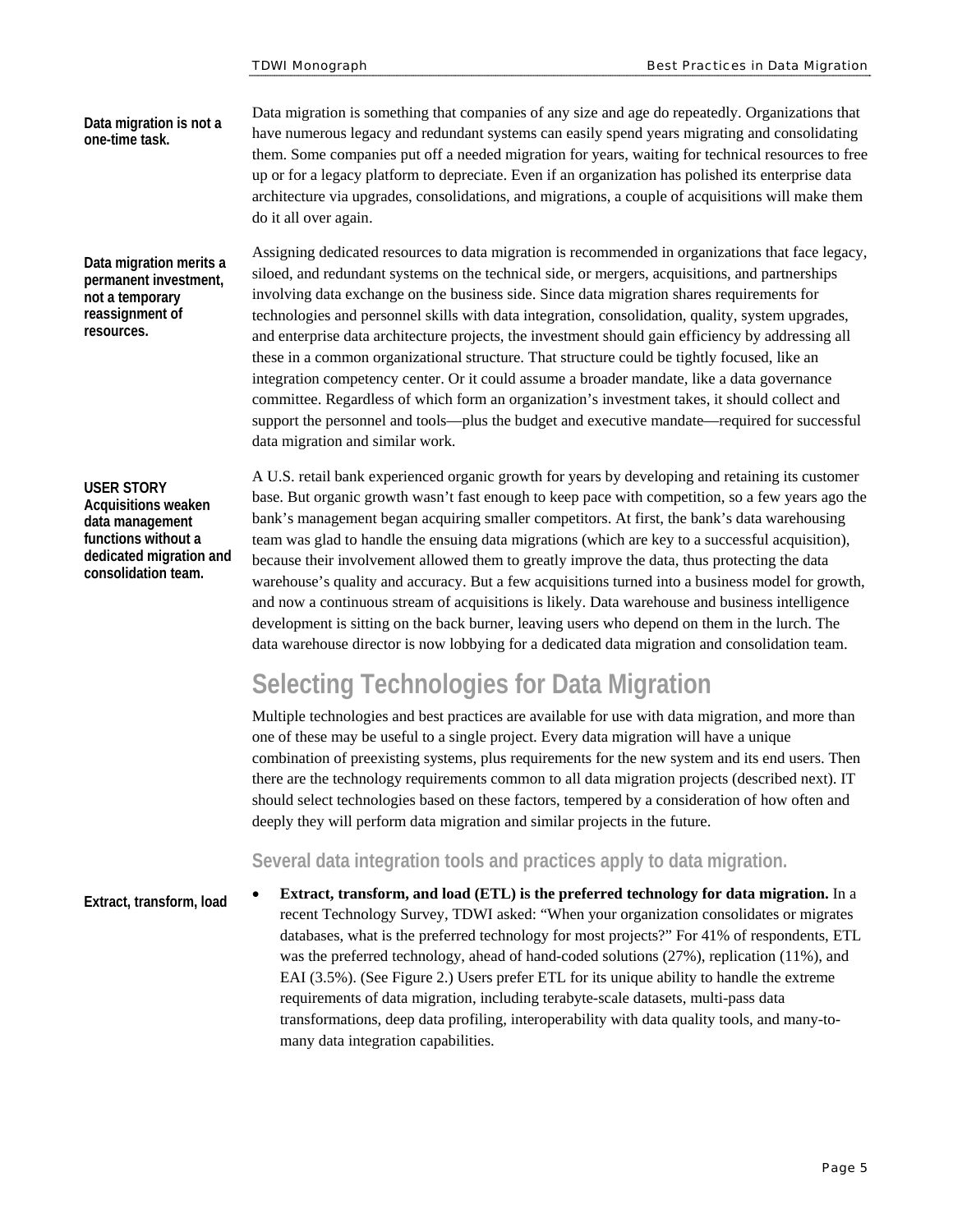

**FIGURE 2. Users prefer ETL over other technologies when migrating data.<sup>2</sup>**

| Hand coding                                  | Hand coding appeals to some, despite a lack of productivity. Studies have shown that tool-<br>based data integration development and maintenance is far more productive (and, therefore,<br>more economical) than hand-coded solutions. <sup>3</sup> Yet, hand coding persists because developers<br>can't wean themselves of it, consultants use it as an excuse to rack up billable hours, and<br>short-sighted managers won't spend in the near term to get the long-term cost reductions of<br>tool productivity. It's time for everyone to do the math and recognize the economic<br>superiority of tool use—at least for data integration projects.  |
|----------------------------------------------|------------------------------------------------------------------------------------------------------------------------------------------------------------------------------------------------------------------------------------------------------------------------------------------------------------------------------------------------------------------------------------------------------------------------------------------------------------------------------------------------------------------------------------------------------------------------------------------------------------------------------------------------------------|
| Replication                                  | Database replication is easy and accessible, but misses some requirements. All data<br>٠<br>management professionals are conversant in replication, and a fair amount of replication<br>functionality comes at no additional charge with a relational database license. This kind of<br>low-end replication is usually limited to moving data one way without transformation<br>between instances of the same database brand. Some high-end replication tools (bought<br>separately) provide bidirectional, transformational, heterogeneous data synchronization,<br>which is required when old and new databases of different types operate concurrently. |
| <b>Enterprise application</b><br>integration | Enterprise application integration (EAI) is not appropriate to data migration. EAI excels<br>$\bullet$<br>at very quickly moving small amounts of information between the logic layers of applications.<br>But EAI tools cannot handle the extreme volume, transformation, profiling, data quality, and<br>many-to-one integration requirements of data migrations.                                                                                                                                                                                                                                                                                        |
|                                              | Data profiling and data quality go hand-in-hand with data migration.                                                                                                                                                                                                                                                                                                                                                                                                                                                                                                                                                                                       |
|                                              | Data migrations, like other uses of data integration technologies, benefit from data profiling up<br>front and data quality measures applied in deployment:                                                                                                                                                                                                                                                                                                                                                                                                                                                                                                |
| Data profiling                               | <b>Profile deeply up front or suffer unpredictable setbacks later.</b> It's hard to rationalize the<br>٠<br>time and resources committed to data profiling, since this is not the actual deliverable. But<br>avoid the urge to scrimp on data profiling, because its benefits include more accurate scope,                                                                                                                                                                                                                                                                                                                                                 |
|                                              | <sup>2</sup> Source: TDWI Technology Survey, February 2006. 166 respondents.                                                                                                                                                                                                                                                                                                                                                                                                                                                                                                                                                                               |

<sup>&</sup>lt;sup>3</sup> "For the wide majority of cases, developing a solution atop a vendor's data integration tool achieves monetary and time savings over hand coding." According to the Forrester Research report *The Total Economic Impact of Deploying Informatica PowerCenter,* January 2004.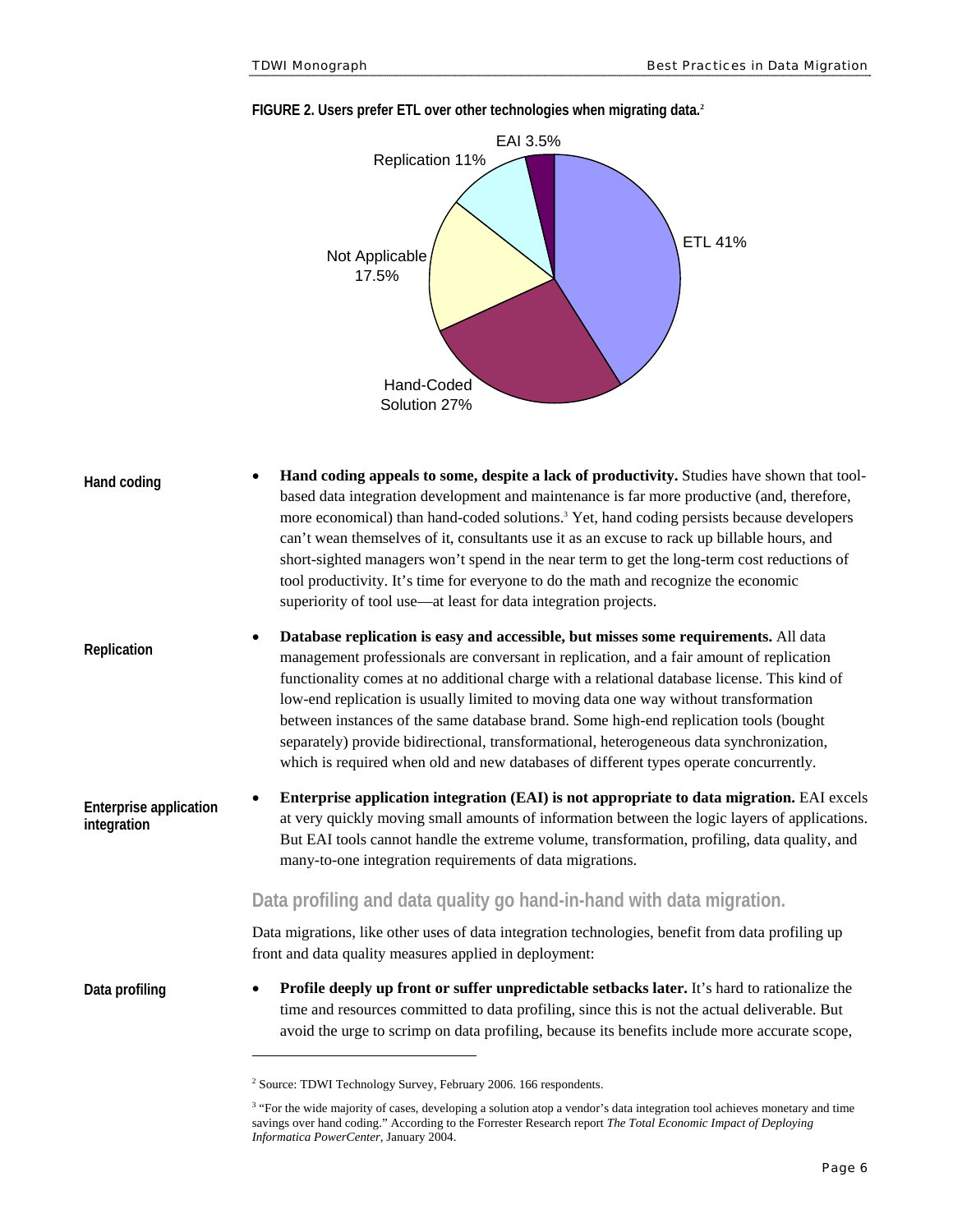better defined business benefits, and a reduction of "gotchas" that pop up in testing and deployment.

- **Rely on profiling for assuring that migration succeeded.** A key but underutilized use of profiling is to audit and reconcile migrated data. In other words, profiling is not just for source data, but also for newly migrated data. Profiling can compare source and target applications or databases to validate that the data was migrated properly.
- **Use profiling tools instead of manual methods.** Users profile data via manual methods, dedicated profiling tools, or the profiling functions found in most modern data integration and quality tools. Manual methods are inferior because of the time-consuming and error-prone process of moving profile information from a query to the documentation to the data quality solution. When possible, users should profile with a vendor tool to get greater accuracy, repeatability, and productivity. **Profiling tools**

**Data quality**

• **Improve the quality of data and metadata; don't just migrate them.** Like all data integration techniques, data migration exposes data quality issues, whether they are defects requiring correction or opportunities meriting leverage. The older the dataset and the more subject it is to data entry (the leading origin of defective data), the deeper its quality issues will be. Legacy data is prone to tough problems like multi-value fields, asymmetric hierarchical structures, orphaned data structures, and multiple data standards (which evolved as the application or database was revised).

Hence, many integration technologies performing a data migration will call out to data quality tools that perform functions like name-and-address cleansing, deduplication, and standardization. With ERP migrations and consolidations, product data can be improved by appending D-U-N-S numbers to supplier records and fuzzy-matching supplies that are equivalent though differently named.<sup>4</sup>

### **Redundant platforms create software and hardware issues for data migration.**

Let's define *platform* as a combination of server hardware and server software. Formidable issues stem from the fact that both old and new platforms must run concurrently long enough to perform, test, and certify all phases of the migration. This redundancy increases the cost, complexity, and coordination of migration efforts:

**Software issues** 

• **License renewals and extensions may be required for legacy and integration software.** The legacy platform must remain operational long enough to complete all migration phases and to accommodate a possible roll back in case of failure, so renew or sunset legacy software licenses accordingly. Also, a license may be required for the integration software to be used in migration, even if a license already exists for another purpose. For example, some ETL tool licenses are specifically purposed for data warehouse usage, and require a new license for work outside data warehousing.

**Hardware issues** 

-

• **Redundancy and disposal are common hardware problems with data migration.** Most migrations involve a change of hardware platform. So-called legacy migrations may actually be driven by this change. Furthermore, almost all migrations require redundant hardware, so that both old and new platforms can operate concurrently for a while. Even more redundancy

<sup>&</sup>lt;sup>4</sup> As Colin White points out, "Data quality issues are the leading inhibitor to successful data integration projects." See the TDWI report *Data Integration: Using ETL, EAI, and EII Tools to Create an Integrated Enterprise,* November 2005, available online at [www.tdwi.org/research.](http://www.tdwi.org/research)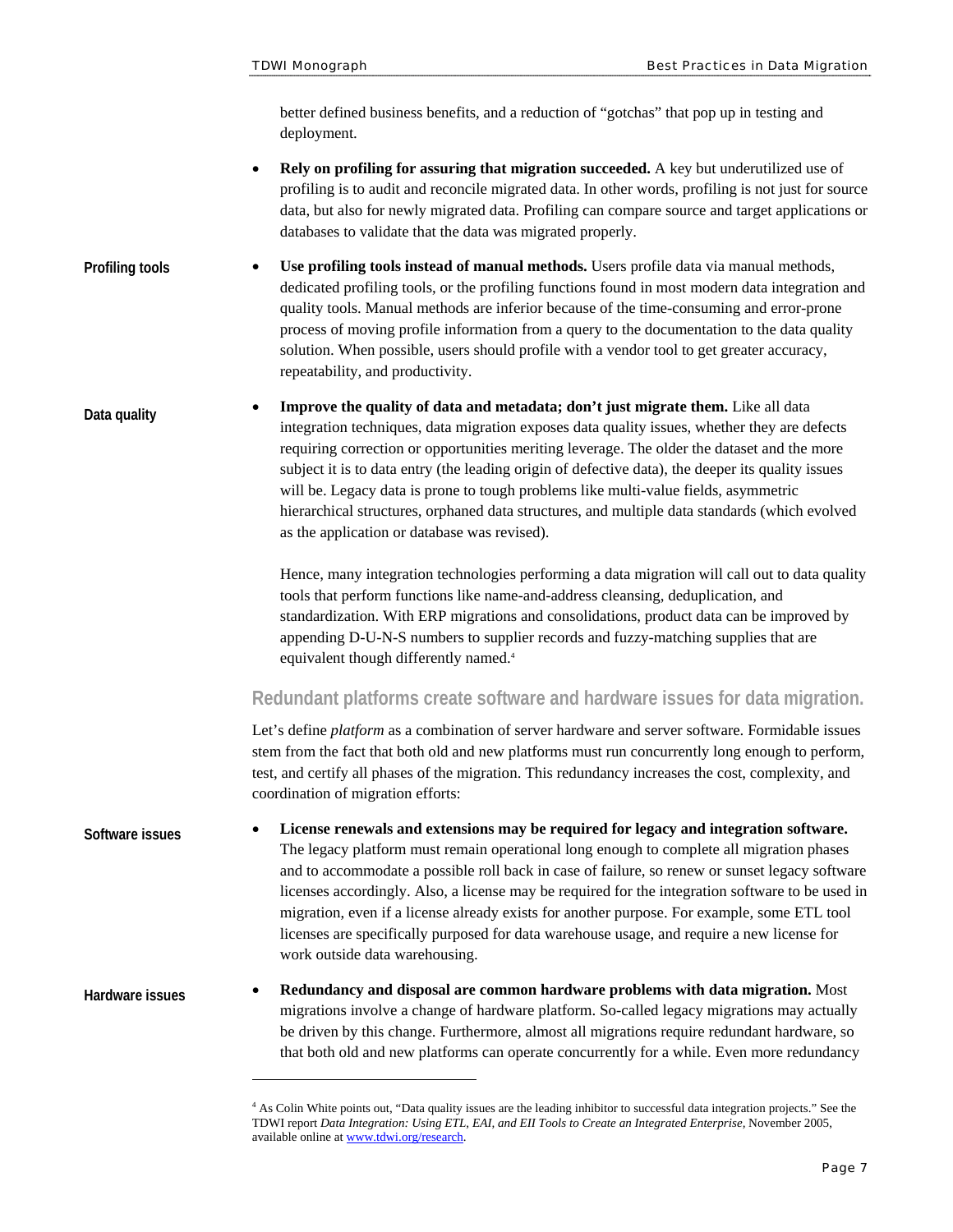results when development and test environments recreate the old or new operational environments. Be sure the budget and deployment plans accommodate hardware redundancy. And get permission and a date for retiring old hardware, because this may be contingent on leasing, depreciation, and amortization schedules.

**USER STORY Application migration and consolidation are a common penance for the sins of the 1990s.** 

A midsize software vendor in New England went on a shopping spree in the late 1990s—as did many companies—and bought and built several applications for internal use. Most of these applications overlap, because they automate customer-oriented functions like order entry, shipping, billing, direct mail, customer base analysis, and multiple approaches to sales force automation. Today, this firm is paying for the indulgence of the 1990s by migrating and consolidating these redundant applications into a single instance of a single packaged application brand, plus extending that instance to fill in missing functions. This is a multi-year, multi-stage project that employs every technology mentioned here, as well as extensive process reengineering to ensure that end users and the business get full value from the new application.

## **Preparing to Migrate**

Developing a data migration solution includes several steps that may be repeated iteratively. This is similar to the development cycles of most data integration projects, where some steps repeat steps like architecting the solution design, modeling data targets, mapping data movement and transformation, developing a solution that pulls them all together, and testing. Pre-design activities like data profiling and requirements gathering precede the iterative cycle, whereas deployment follows it (see Figure 3).

**FIGURE 3. Developing a data migration solution is a cyclical process.** 



#### **Solution pre-design**

The average data migration project is like deporting a nation of people, then nuking their country so they can never go back. Hence, the usual pre-design activities of requirements gathering and business coordination must be done with great sensitivity to assure business end users and their managers that this risky exodus will take them to a promised land. The best way to build their confidence is with a detailed project plan and timeline that call out those deliverables that they consider success factors.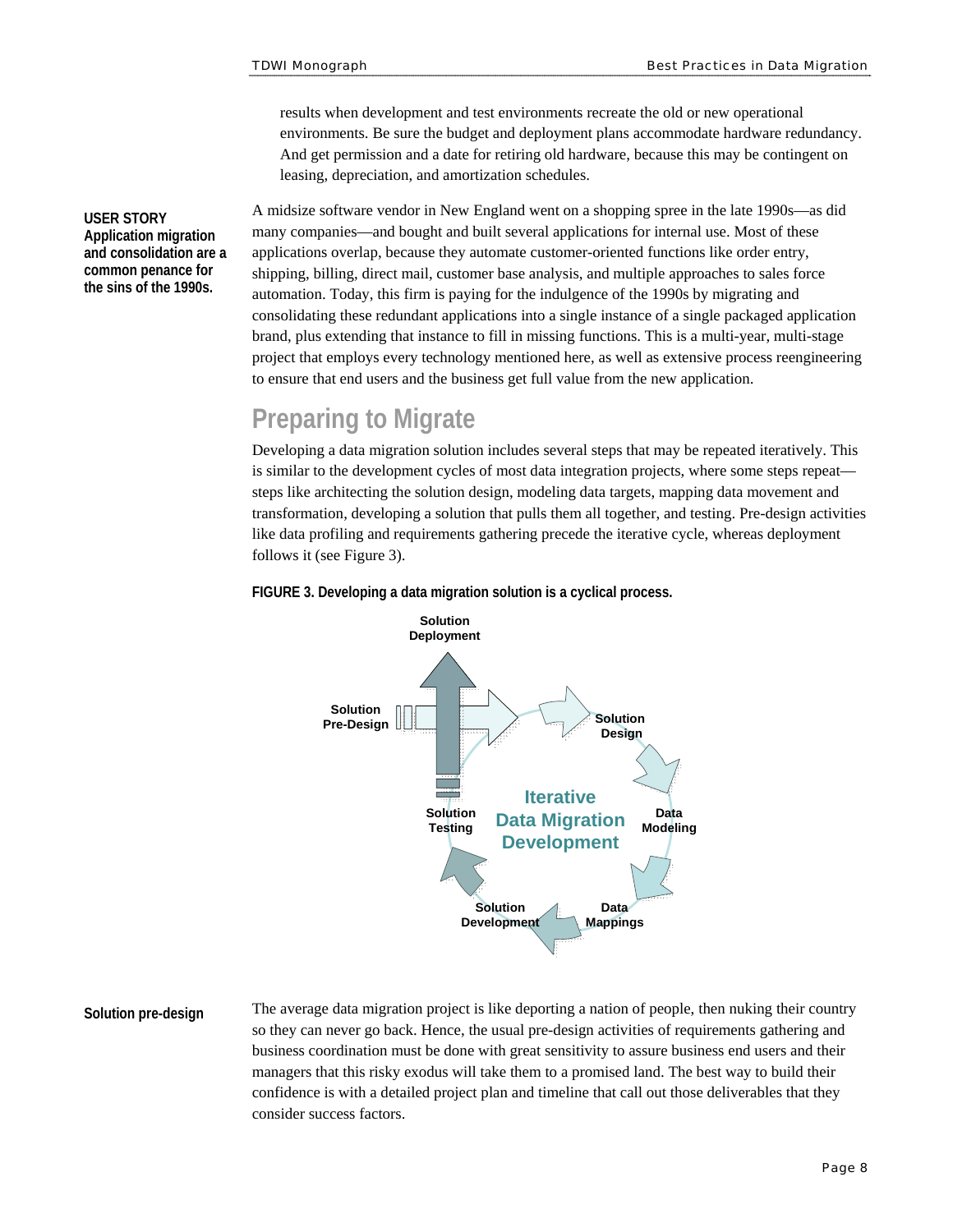| TDWI Monograph |  |
|----------------|--|
|                |  |

Also, don't assume you intuitively understand the meaning and usage of all data you discover while profiling. Review data profiles with line-of-business managers and domain experts. They know how a field in an application graphical user interface (GUI) is really used, which can differ from its original design and how metadata describes it. Make this an opportunity for improving (or at least clarifying) the meaning and use of data.

Some data migration projects execute as a single fell swoop. But most avoid such risky "big bangs" and follow good engineering practices by breaking the project into a series of manageable chunks. Dependencies may suggest which chunks should be handled separately and in what order. For example, some applications need to migrate to a standard platform or be upgraded before consolidation can begin. The challenge of solution design is to determine which tasks must be handled separately, as well as their optimal order and how to approach each one. Complex projects need a dedicated project manager who can write and enforce a project plan that documents the timeline for phases and their deliverables. **Solution design** 

#### The amount and type of target data modeling varies greatly. At one extreme, migrating to a packaged application usually means repurposing legacy data to fit the predefined data model of that application, which is limiting, unless application customization is an option. At the other extreme, migrating to a newly designed, homegrown application means more data modeling work from scratch; yet, this allows more leeway in satisfying requirements like high performance and the unique set of processes that will access the database in your organization. **Data modeling**

However, modeling the final database target is only part of the work; this task is complemented by the interim databases that need modeling. For instance, most data migration solutions follow a phased approach, so you may need to model data structures that roll out in phases. Other projects involve data from different sources arriving at different times and needing different types of processing—thus requiring models for data landing and staging databases, plus related structures like directories on network hard drives and FTP sites.

When possible, make data modeling an opportunity for improvement. After satisfying the requirements of applications that feed the database, satisfy those that read it. For instance, improve queries for data integration, data federation, operational reporting, and so on by enhancing the data model with materialized queries, database views, indices, look-up tables, and fields appended to records (say, calculated values that serve as performance metrics). Since metadata in legacy systems tends to include arcane acronyms and abbreviations—or generic descriptions of dubious meaning—making metadata as meaningful and business-friendly as possible will improve later tasks like reporting, administration, and application revisions or upgrades.

**Data mappings** 

Even in straightforward data integration projects, data mapping is never as simple as connecting the dots. With data migration, relatively little data is merely mapped and copied. Most mappings include data transformations, because source and target data models are always different. Transformations of legacy data tend to be complex, because some source fields contain multiple values that must be teased out and mapped separately. Furthermore, legacy data will have missing values that can be filled in from other sources. When data landing and staging areas are involved, these increase the number of mappings. And then there are the usual transformations for standardization and quality, plus rules for conflict resolution, exceptions, and branching.

As a result, data mappings are always complex, consisting of many components that must be designed and tested individually before being strung together in a data flow. Given the complexity and the reiterative design method, users should avoid hand coding and do this work in the GUI of a dedicated data integration tool.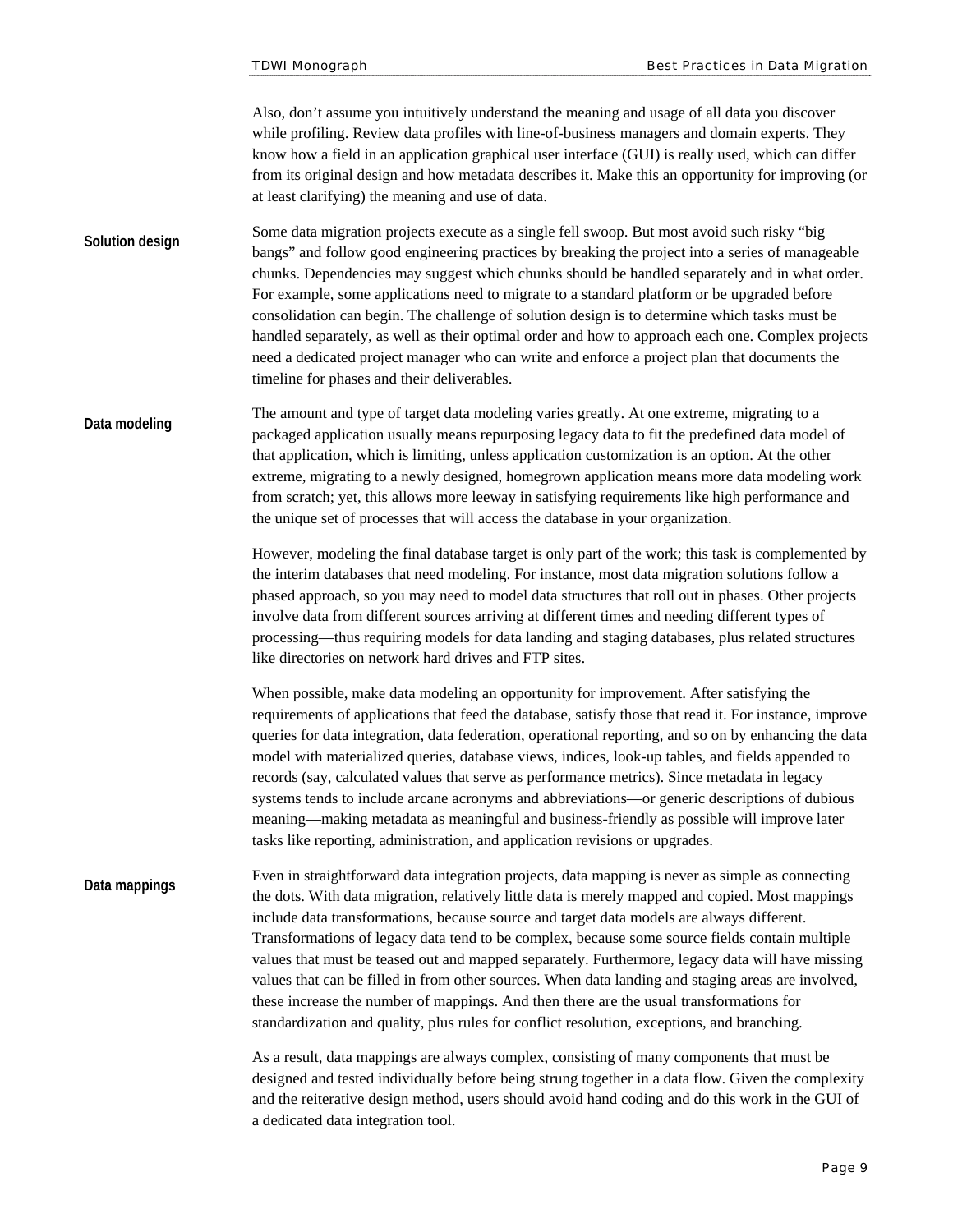| Solution development | Profiling a source database may reveal application logic in the database. This varies greatly,<br>ranging from simple stored procedures for data verification or synchronization to full-blown<br>procedural applications (especially in monolithic application architectures deployed before client-<br>server architecture divided the monolith into tiers).                                                                                                                                                                                                                                                                                                                                                                                                                                                             |
|----------------------|----------------------------------------------------------------------------------------------------------------------------------------------------------------------------------------------------------------------------------------------------------------------------------------------------------------------------------------------------------------------------------------------------------------------------------------------------------------------------------------------------------------------------------------------------------------------------------------------------------------------------------------------------------------------------------------------------------------------------------------------------------------------------------------------------------------------------|
|                      | The question is, how much of this logic must be repurposed into the new platform, and where<br>should it go? The trend (for 15 years now) is to move procedures out of the database tier and into<br>the application tier—except procedures that are purely database operations. But this is a decision<br>that database and application people must make together, because it affects the entire technology<br>stack of the target application. Either way, converting database-specific, logical procedures is a<br>large part of data migration development, so don't underestimate it.                                                                                                                                                                                                                                 |
| Solution testing     | In an ideal world, a data migration project will follow software engineering best practices, like<br>isolating separate environments for development, test, and deployment. With data migration,<br>however, the deployment environment is usually the target application. And development is<br>inherently entwined with data profiling and iterative testing of mappings and transformations, so it<br>often makes sense to consolidate data migration development and testing into one environment.                                                                                                                                                                                                                                                                                                                     |
|                      | Early on, decide how much data from which sources to develop and test with. When they are<br>modest in size and are useful off of their original platform, use complete source datasets. When<br>source datasets are large, it's more efficient to work with a subset that is a small but representative<br>sample of source data. If you choose to develop and test with a data sample, look for functions in<br>vendor tools for integration, profiling, and quality that can sample a dataset to generate a test<br>database. Note that HIPAA and other data privacy regulations may require you to make the test<br>data anonymous. The same regulations may prohibit you from working directly with "live" data in<br>the legacy platform, which is another reason to develop and test with an anonymous data sample. |
|                      | <b>Making Your Move</b>                                                                                                                                                                                                                                                                                                                                                                                                                                                                                                                                                                                                                                                                                                                                                                                                    |
|                      | Once the data migration solution is developed, rolling it out concerns populating it with data,<br>handing it to administrative personnel, bringing end users online, and monitoring its usage and<br>load to ensure that performance, data quality, and user acceptance are adequate.                                                                                                                                                                                                                                                                                                                                                                                                                                                                                                                                     |
| Deployment           | Phased solution design is the preferred method for a data migration project, but the phases are not<br>only about technology. This method also defines when each phased deliverable will be rolled out<br>to which group of end users. Hence, the data migration designer must work with line-of-business<br>managers to create a timeline that's reasonable for both IT and the business unit.                                                                                                                                                                                                                                                                                                                                                                                                                            |
| Administration       | When the new platform goes into production with live data and active end users, the responsibility<br>for its administration passes from the development department to another IT department (typically<br>database administration or field IT). This is yet another organizational unit with which<br>development must coordinate phased deliverables.                                                                                                                                                                                                                                                                                                                                                                                                                                                                    |
| Synchronization      | When both old and new platforms operate simultaneously—with live data and active end users—<br>data integration processes must synchronize data across the two platforms. When batch processing<br>during off-peak hours is appropriate, ETL and SQL-based replication are suitable technologies for<br>data synchronization. If data must be synchronized in real time as it is created or changed, then the<br>suitable technologies include EAI or transaction-based replication. Whether batch, real time, or<br>both, some form of changed data capture can optimize synchronization.                                                                                                                                                                                                                                 |
| Monitoring           | Once the new platform has live data and active end users, monitor it to gauge success and to<br>prioritize areas of needed improvement. Monitoring may count the number of end users (to<br>measure adoption), outages (to quantify high availability), data defects (to ensure users are using                                                                                                                                                                                                                                                                                                                                                                                                                                                                                                                            |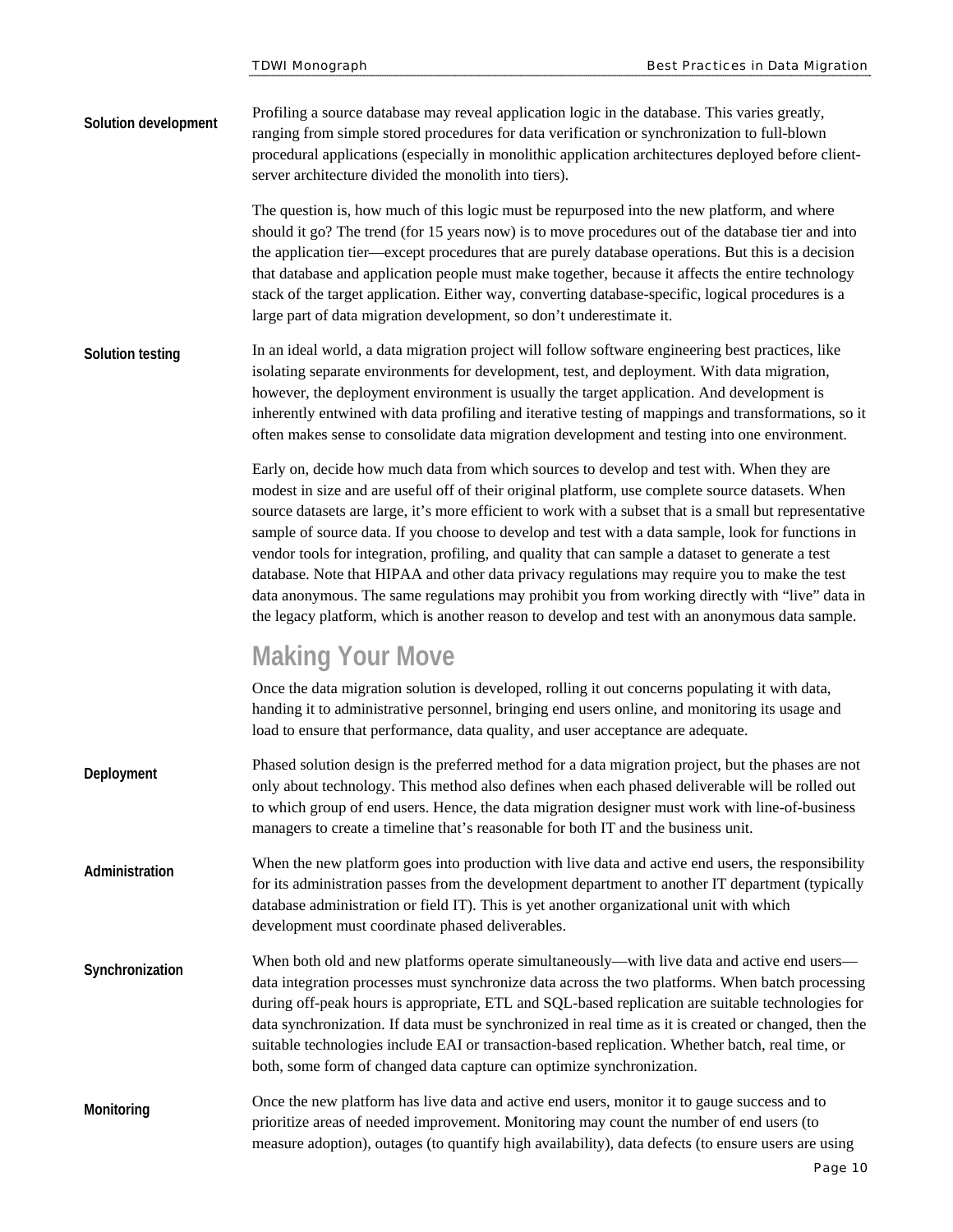the new application correctly), and scalability metrics (number of transactions, data volume, concurrent end users, etc.).

Don't burn the bridge too soon. A few data migrations fail in the first attempt, so the old platform should be left fully operational to accommodate a possible roll back. In most migrations, the legacy and new platforms must run concurrently for weeks or months as phases of the migration complete and are certified. In some cases, the legacy platform may be needed for financial closings or other business processes long after all end users and data have migrated to the new platform. **Retiring the legacy platform** 

**USER STORY Lots of legacies linger longer than liked.** 

A few years ago, a company migrated its general ledger application from a legacy platform to a modern one. The project ran on schedule and on budget—until they began their first financial consolidation and closing on the new system. Several business processes were so tightly wedded to the older application (especially those involving multiple subdivisions) that they didn't work on the new one. To close the books on time and accurately, they migrated all current data back to the legacy platform. Until they could correct the situation, the firm's users continued to use the new general ledger application, though periodically migrating data back to the legacy platform for certain closing and financial reporting tasks.

## **Conclusions and Recommendations**

In summary, many companies "do more with less" by improving and simplifying preexisting enterprise data architecture through data-movement techniques like the migration, consolidation, upgrade, and integration of databases and applications. Note that these are all commonly executed with data integration technologies like ETL, replication, and hand coding. Some projects require more than one of these data-movement techniques and technologies. Yet, regardless of the type of data-movement technique selected for a project, data migration is commonly required.

- **Use ETL-based tools for most data migration solutions.** ETL is the preferred technology because it easily handles migration's extreme transformations, large datasets, and iterative design. Even so, replication and hand-coded solutions are useful, too. EAI is not appropriate.
- **Profile source data carefully.** Otherwise, suffer unpredictable problems during development and deployment. For greatest productivity, profile with a tool, instead of using manual methods.
- **Expect data migration—like all variants of integration—to expose data quality issues.** Some of these are problems requiring a fix, while others are opportunities for enriching data. Either way, raise the bar to improve data and metadata as you migrate them.
- **Use an iterative process to develop a data migration solution.** Expect solution design to be multi-phased for both technology deliverables and rollout to end users. Look for tools that support iterative development and deployment.
- **Allocate considerable time to modeling the target and mapping data to it.** Data modeling gets more complex as more data staging areas are added. Data mapping is harder than it sounds, because it includes mappings, data transformations, and the rules that control branching in data flows.
- **Don't overlook stored procedures and other in-database procedural logic.** These require migration, too. How (and whether) these are converted affects the whole target application, so base this decision on a consensus of database, application, and business people.

**Data migration requires tools and technologies for data integration, profiling, and quality.** 

**Using an iterative method, develop and test data models, data maps, transformations, data flows, and stored procedures.**